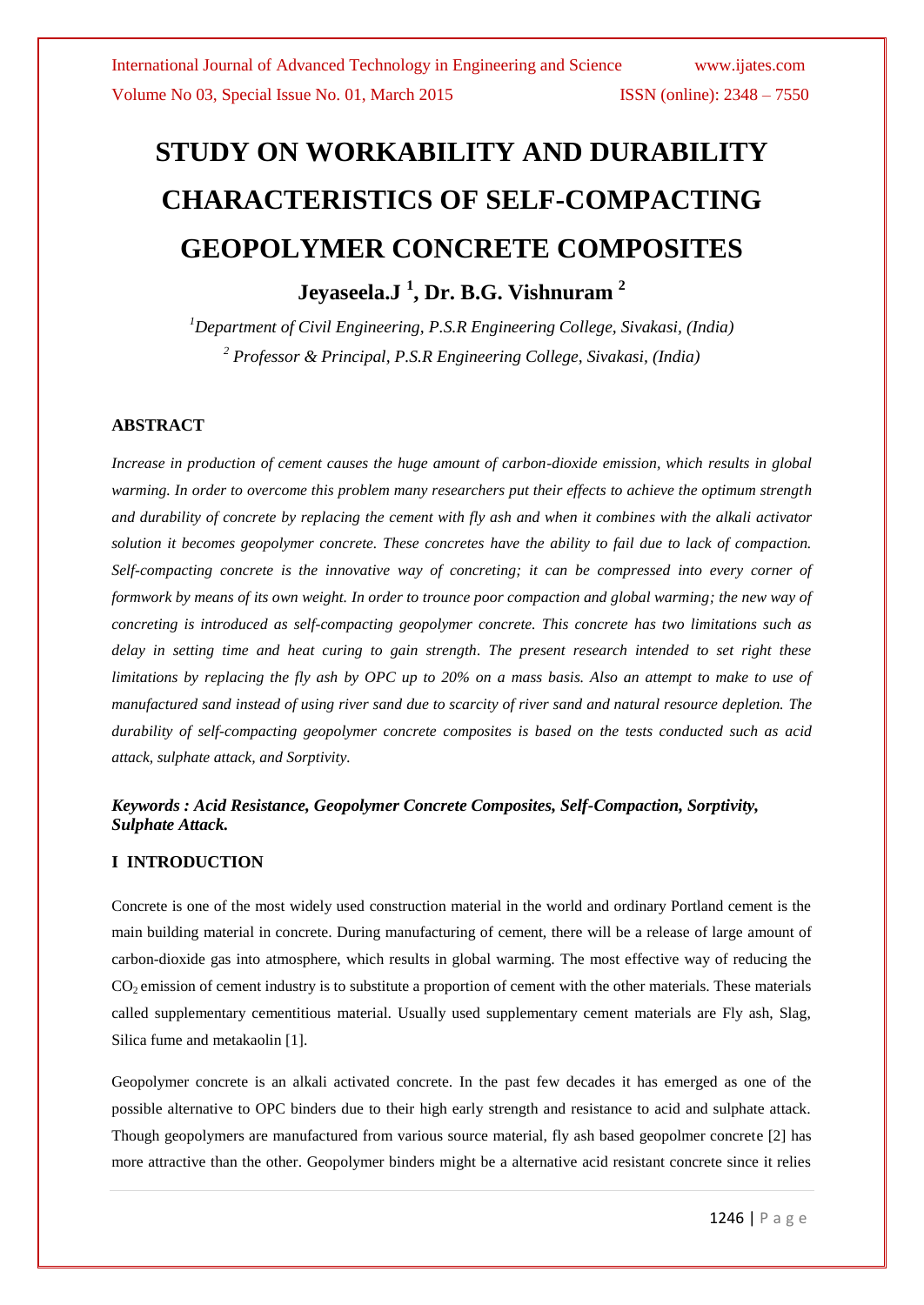the aluminum silicate rather than calcium silicate hydrate bonds for structural rigidity [3]. Geopolymersis is a type of inorganic polymeric composite that are produced and hardened even at ambient temperature under highly alkaline conditions. Polymerization takes place when reactive alumino silicates are rapidly dissolved and free  $SiO<sub>4</sub>$  and  $AlO<sub>4</sub>$  tetrahedral units are released in the solution. Fly ash based geopolymer concrete have better durability than Ordinary Portland Cement concrete due to that fly ash has very less CaO. Geopolymer concrete has a good resistance to acid and sulphate attack.

Concrete has considered as a brittle material because of its low tensile strain capacity. For long time concrete was considered as a very durable and required little maintenance. As a matter of fact that earlier concrete was prepared only by considering the compressive strength. It is now recognized that strength of concrete alone is not sufficient, durability of concrete is also equally important. Concrete is said to be durable when it have resistance to cavitations, good abrasion and impact.

SCC is a type of concrete, which can be compressed into every corner of the formwork purely by means of its own weight. SCC has been developed to ensure adequate compaction and facilitate placement of concrete and structures with congested reinforcement and in restricted areas. It is generally accepted that SCC was developed first in Japan in the late 1980s in response to the lack of skilled labour and the need for improved workability. According to Ouchi [4] the need for SCC was first identified by Okamura in 1986 and the first prototype was developed in 1988. SCC offers many benefits and advantages over traditional concrete.

Self-compacting geopolymer concrete composite (SCGC) is relatively a new concept and can be regarded as the most revolutionary development in the field of concrete technology. SCGC is an innovative and improved type of concrete that does not require vibration for placing it and can be produced by complete elimination of ordinary Portland cement. On the other hand, SCGC that is produced by a polymeric reaction of alkaline liquid with a byproduct material like low-calcium fly ash with total replacement of cement by fly ash have several limitation such as necessity of heat curing and delay in setting time [5]. In order to overcome these limitations effects have been taken in the present investigation to develop Self-compacting geopolymer concrete composites (SCGCC) with Fly Ash, Ordinary Portland cement, alkaline liquids.

#### **II EXPERIMENTAL PROGRAMME**

#### **2.1 Materials for Concrete Mixture**

#### **2.1.1 Fly Ash**

In this research study, Low – calcium (ASTM Class F) Fly Ash conforming to IS 3812-2003[6] was used as a source material for the synthesis of Self-compacting geopolymer concrete. The fly ash was obtained from Thoothukudi Thermal Power Plant. The Physical properties of Fly Ash are given in the Table 1.The chemical composition of fly ash was tested at Department of Industries & Commerce, Regional Testing Laboratory, Madurai as shown in Table 2.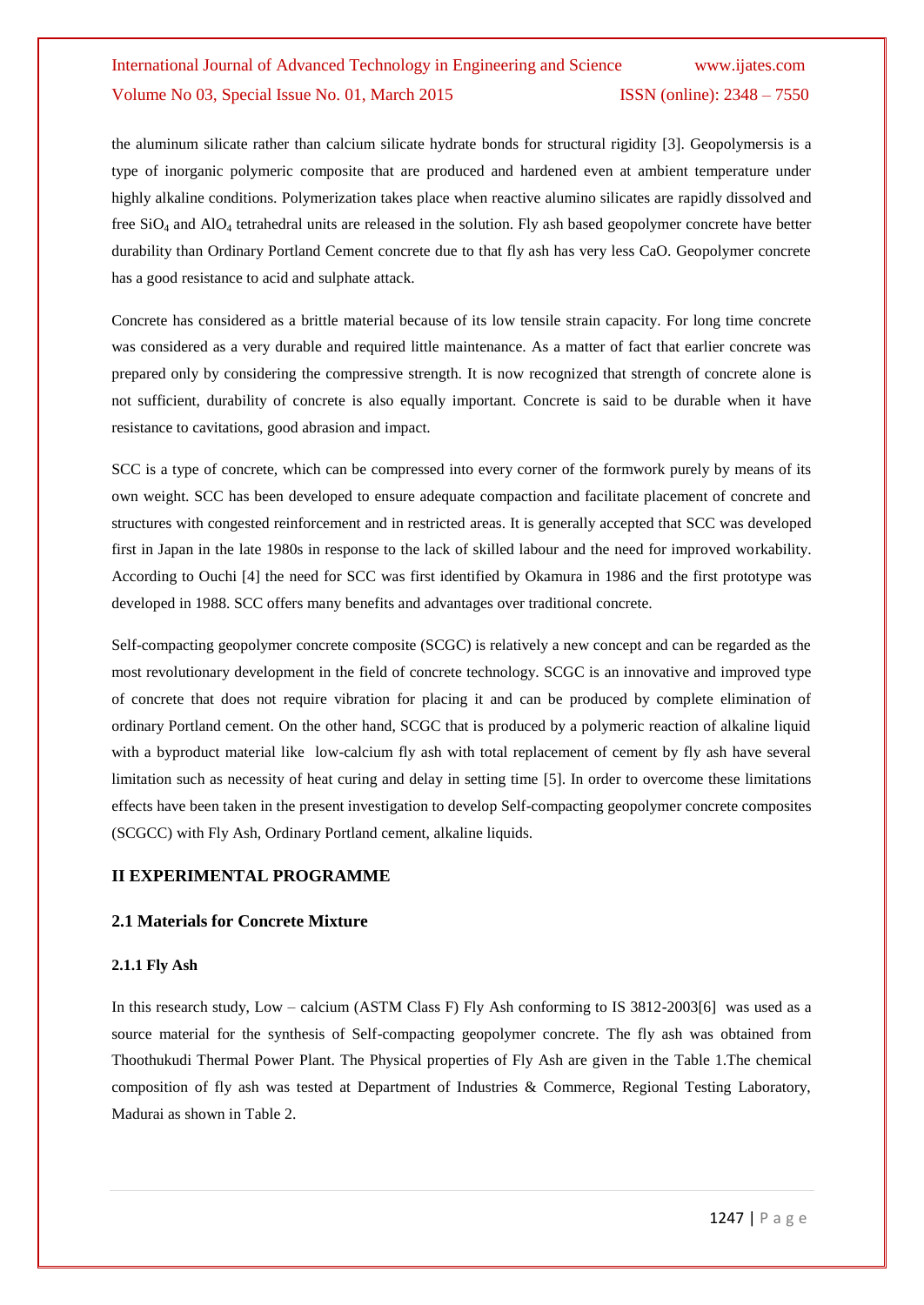# International Journal of Advanced Technology in Engineering and Science www.ijates.com

Volume No 03, Special Issue No. 01, March 2015 ISSN (online): 2348 - 7550

| S.No | <b>Physical Properties of Fly Ash</b> | <b>Test Results</b> |
|------|---------------------------------------|---------------------|
|      | Specific Gravity                      | 2.36                |
|      | <b>Fineness</b>                       | 4%                  |

#### **Table 1 Physical properties of Fly Ash**

**Table 2 Chemical Composition of Fly Ash**

| S.No                        | Oxide                                                                | Percentage By Mass $(\% )$ |
|-----------------------------|----------------------------------------------------------------------|----------------------------|
| 1                           | Silicon di $(SiO2)$ plus Aluminum                                    | 95.95                      |
|                             | Oxide( $Al_2O_3$ ) plus Iron Oxide) Fe <sub>2</sub> O <sub>3</sub> ) |                            |
| $\mathcal{D}_{\mathcal{L}}$ | Silica $(SiO2)$                                                      | 59.71                      |
| $\mathcal{E}$               | Magnesium Oxide (MgO)                                                | 1.06                       |
| $\overline{4}$              | Total Sulphur As Sulphur trioxide $(SO_3)$                           | N <sub>i</sub>             |
| 5                           | Available Alkalis As Sodium Oxide ( $Na2O$ )                         | 0.63                       |
| 6                           | Loss on Ignition                                                     | 0.71                       |
| 7                           | Moisture                                                             | 0.32                       |
| 8                           | Calcium Oxide(CaO)                                                   | 0.50                       |

#### **2.1.2 Aggregate**

Fine aggregate used is manufactured sand [7]. Fine aggregate sieved using 4.75mm sieve to remove all the pebbles. Coarse aggregate of size used is 12.5mm. The physical properties of fine and coarse aggregate are given in Table 3 and Table 4 accordance with [8], [9].

# **Table 3 Physical Properties of Manufactured Sand (M-Sand)**

| S.No | <b>Physical Properties</b>            | <b>Test Results</b> |
|------|---------------------------------------|---------------------|
|      | Fineness modulus                      | 2.72                |
|      | Specific Gravity                      | 2.71                |
|      | Bulk Density $(kg/m^3)$ - Loose State | 1709.41             |
|      | Zone Conformation                     | $Zone-II$           |

#### **Table 4 Physical Properties of Coarse Aggregate**

| S.No | <b>Tests For Coarse Aggregate</b> | <b>Results</b>             |
|------|-----------------------------------|----------------------------|
|      | Specific Gravity                  | 2.78                       |
| 2    | Bulk density                      | 1592.295 kg/m <sup>3</sup> |
| 3    | <b>Compaction Factor</b>          | 0.921                      |
|      | Flakiness Index                   | 12.162%                    |
|      | <b>Elongation Index</b>           | 28.72%                     |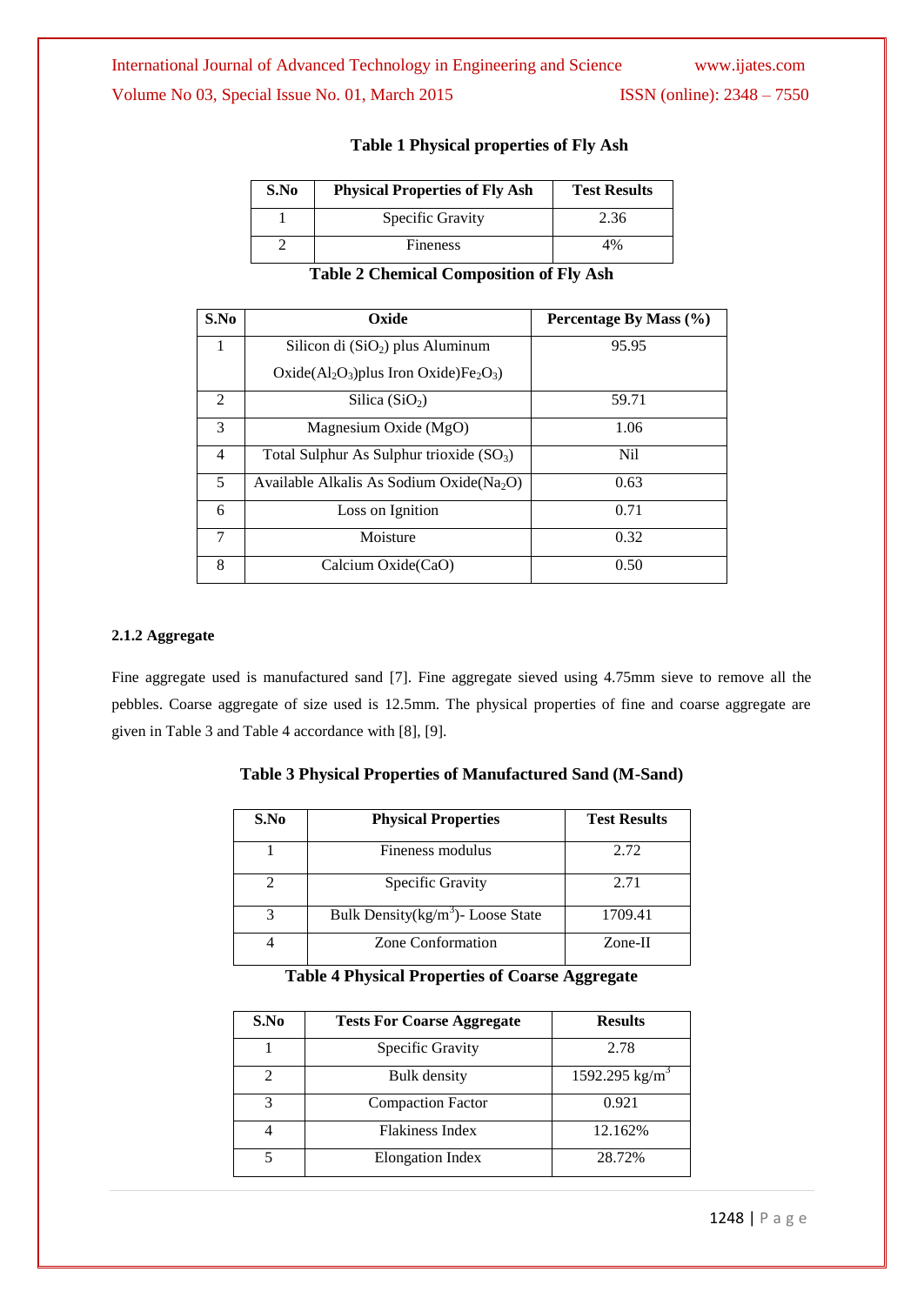#### **2.1.3 Alkaline Solution**

In this study, a combination of sodium hydroxide and sodium silicate was chosen as an alkaline solution. Sodium based alkaline solutions were chosen because they are cheaper than potassium based solutions. Sodium hydroxide and sodium silicate are available commercially in flakes or pellets form. For the present study sodium hydroxide pellets with 98% purity were used for the preparation of alkaline solution with the concentration of 12M. The chemical composition of sodium silicate is  $Na<sub>2</sub>O=14.7\%$ ,  $SiO<sub>2</sub>=29.4\%$  and water=55.9% by mass. Both the liquids were mixed together and alkaline solutions were prepared.

#### **2.1.4 Super plasticizers**

The chemical admixture based on Polycarboxylic ether, which is commercially known as Master Glenium SKY 8233 was used in producing SCC as a super plasticizer admixture.

#### **2.1.5 Water**

Specified amount of extra water was also used in the mix. The ordinary potable water available in the concrete laboratory was used for this purpose.

#### **2.1.6 Cement**

The SCGC mix has two limitations such as delay in setting time and necessity of heat curing to gain strength. In order to overcome these two limitations Ordinary Portland cement replace the fly ash up to 20% increasing in the order of 5% and the mix design was altered accordingly which results in self-compacting geopolymer concrete composites. Ordinary Portland cement conforming to IS 8112-1989[10], with the specific gravity of 3.15 was used.

#### **2.2 Mix Proportion**

In this study, Fly Ash based geopolymer and cement was used as a binder to produce concrete. The manufacture of SCGCC was carried out by using traditional trial and error concrete technology methods [11]. Table 5 shows the symbol of grade of concrete. The details of these mixtures are given in Table 6  $\&$  7. The alkaline solution to Fly Ash ratio was kept constant at 0.5 where as the ratio of sodium silicate to sodium hydroxide solution was kept as 2.5.

| S.NO                        | <b>Grade of Concrete</b> | <b>Designation</b> |
|-----------------------------|--------------------------|--------------------|
|                             | M20                      | M1                 |
| $\mathcal{D}_{\mathcal{A}}$ | M30                      | M <sub>2</sub>     |
| 3                           | 0\% of Cement            | <b>SCGCC</b>       |
| 3                           | 5% of Cement             | SCGCC1             |
|                             | 10% of Cement            | SCGCC <sub>2</sub> |

#### **Table 5 Designation of Grade of Concrete**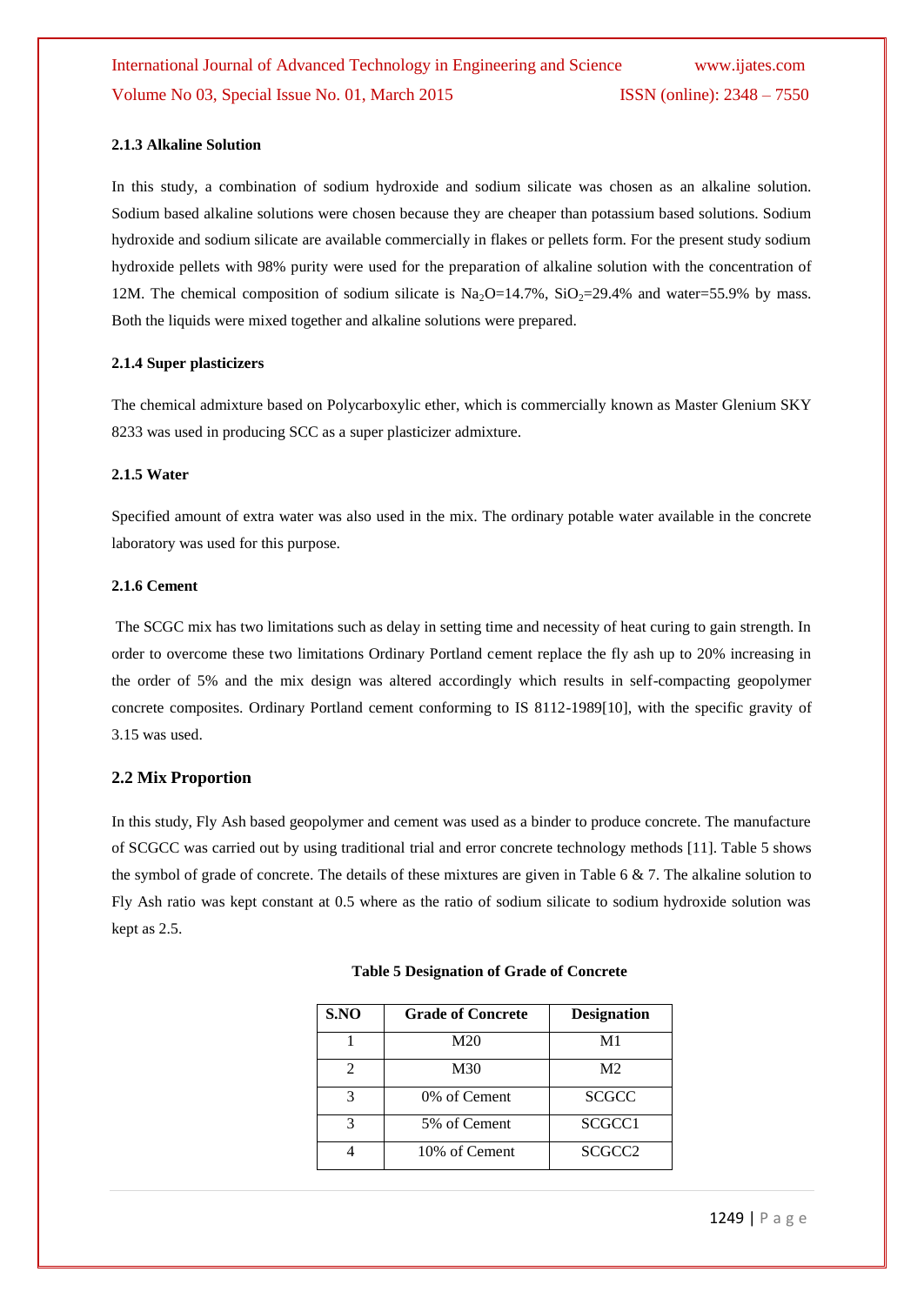#### International Journal of Advanced Technology in Engineering and Science www.ijates.com

### Volume No 03, Special Issue No. 01, March 2015 ISSN (online): 2348 – 7550

| 15% of Cement | SCGCC3             |
|---------------|--------------------|
| 20% of Cement | SCGCC <sub>4</sub> |

| Mix Id             | Fly Ash $(kg/m3)$ | <b>OPC</b><br>$(kg/m^3)$ | <b>Fine</b><br>Aggregate<br>$(kg/m^3)$ | Coarse<br><b>Aggregate</b><br>$(kg/m^3)$ | <b>NaOH</b><br><b>Solution</b><br>$(kg/m^3)$ | Na <sub>2</sub> Sio <sub>3</sub><br><b>Solution</b><br>$(kg/m^3)$ | Extra<br>Water<br>$(kg/m^3)$ | <b>Super</b><br><b>Plasticizer</b><br>$(kg/m^3)$ |
|--------------------|-------------------|--------------------------|----------------------------------------|------------------------------------------|----------------------------------------------|-------------------------------------------------------------------|------------------------------|--------------------------------------------------|
| <b>SCGC</b>        | 480               |                          | 644.84                                 | 927.95                                   | 68.57                                        | 171.43                                                            | 48                           | 24                                               |
| <b>SCGCC1</b>      | 456               | 24                       | 644.84                                 | 927.95                                   | 68.57                                        | 171.43                                                            | 57.6                         | 24                                               |
| <b>SCGCC2</b>      | 432               | 48                       | 644.84                                 | 927.95                                   | 68.57                                        | 171.43                                                            | 57.6                         | 24                                               |
| SCGCC <sub>3</sub> | 408               | 72                       | 644.84                                 | 927.95                                   | 68.57                                        | 171.43                                                            | 67.2                         | 24                                               |
| <b>SCGCC4</b>      | 384               | 96                       | 644.84                                 | 927.95                                   | 68.57                                        | 171.43                                                            | 67.2                         | 24                                               |

### **Table 6 Details of Mix Proportions for M1**

**Table 7 Details of Mix Proportions for M2**

| Mix Id        | Fly<br>Ash<br>$(kg/m^3)$ | <b>OPC</b><br>$(kg/m^3)$ | Fine<br><b>Aggregate</b><br>$(kg/m^3)$ | Coarse<br><b>Aggregate</b><br>$(kg/m^3)$ | <b>NaOH</b><br><b>Solution</b><br>$(kg/m^3)$ | Na <sub>2</sub> Sio <sub>3</sub><br><b>Solution</b><br>$(kg/m^3)$ | Extra<br>Water<br>$(kg/m^3)$ | <b>Super</b><br><b>Plasticizer</b><br>$(kg/m^3)$ |
|---------------|--------------------------|--------------------------|----------------------------------------|------------------------------------------|----------------------------------------------|-------------------------------------------------------------------|------------------------------|--------------------------------------------------|
| <b>SCGC</b>   | 555                      | -                        | 681                                    | 903                                      | 94                                           | 234                                                               | 55.5                         | 27.75                                            |
| <b>SCGCC1</b> | 527.25                   | 27.75                    | 681                                    | 903                                      | 94                                           | 234                                                               | 66.6                         | 27.75                                            |
| <b>SCGCC2</b> | 499.5                    | 55.5                     | 681                                    | 903                                      | 94                                           | 234                                                               | 66.6                         | 27.75                                            |
| <b>SCGCC3</b> | 472.5                    | 82.5                     | 681                                    | 903                                      | 94                                           | 234                                                               | 77.7                         | 27.75                                            |
| <b>SCGCC4</b> | 444                      | 111                      | 681                                    | 903                                      | 94                                           | 234                                                               | 77.7                         | 27.75                                            |

#### **2.3 Mixing Procedure**

Mixing was carried out in two stages. Initially, Fly ash, OPC, Fine Aggregate, Coarse Aggregate were mixed in a pan mixture for about 2-3 minutes. At the end of this mixing, the liquid component of the geopolymer concrete mixture comprising alkaline solution, super plasticizer and the extra water, was added to the dry mix and the wet mixing continued for another 3-4 minutes. The freshly prepared concrete mix was the assessed for the essential tests required for characterizing the self-compacting concrete. Tests such as V-funnel, J-Ring, L-Box, and Vfunnel at T5 minutes were performed for this purpose.

#### **2.4 Casting and Curing of Test Specimens**

After assessing the necessary workability properties as guided by EFNARC [8], the fresh concrete was placed in steel moulds of 150mm side cubes and allowed to fill all the spaces of the moulds by its own weight. Three cubes were prepared for each test variable. After casting the specimens, without any delay, the SCGC specimens were kept in the oven at a specified period of time. At the end of the curing period, the moulds were taken out from the oven and left undisturbed for about 15 minutes. The SCGCC specimens were removed from the mould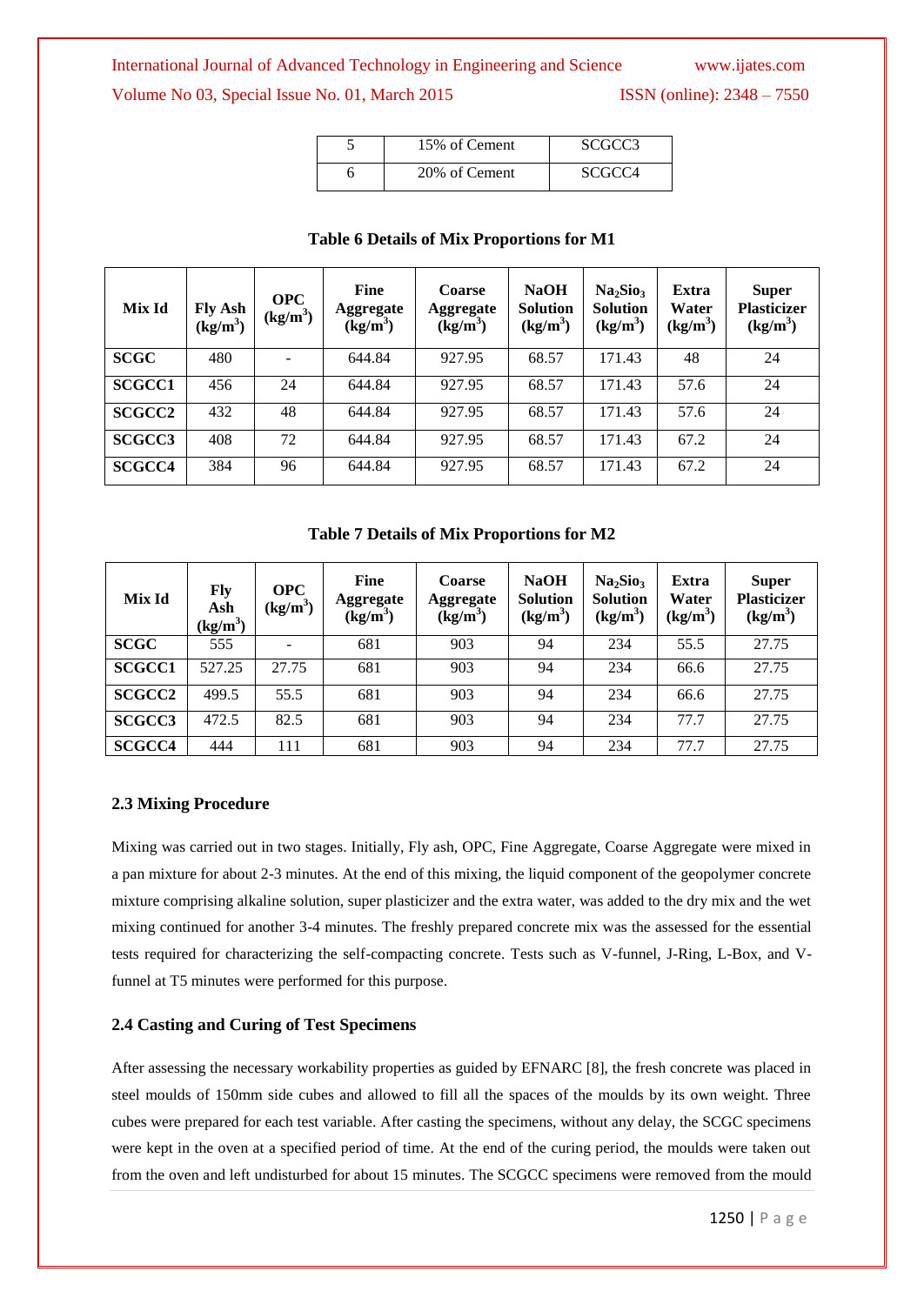immediately after 24 hours since they set in a similar fashion that as conventional concrete. The plain SCC specimens were cured at water curing.

#### **III DISCUSSION ON TEST RESULTS**

#### **3.1 Fresh Properties of SCGC & SCGCC**

The properties of SCC differ significantly from that of conventional fresh concrete. There are three distinct fresh properties of SCC, which are basic requirements to its performance both in fresh and hardened state. According to EFNARC [5] a concrete mix can only classified as SCC if the requirements for all the workability properties are fulfilled. The three essential fresh properties required by SCC are Filling Ability, Passing Ability and Segregation resistance. To accomplish the workability properties, tests such as V-funnel, J-Ring, L-Box, Vfunnel at T5 minutes were carried out. All the tests were performed by following the European Guidelines for SCC. The test results of fresh properties of SCGC and SCGCC are presented in Table 8& 9 and fig.1to 4.

| Workability       | <b>Proportion Of Cement</b> |             |               |               |                    |               |  |  |
|-------------------|-----------------------------|-------------|---------------|---------------|--------------------|---------------|--|--|
| <b>Tests</b>      | <b>PLAIN</b><br><b>SCC</b>  | <b>SCGC</b> | <b>SCGCC1</b> | <b>SCGCC2</b> | SCGCC <sub>3</sub> | <b>SCGCC4</b> |  |  |
| V Funnel (Sec)    |                             |             | 8.5           |               | 12                 | 14            |  |  |
| J Ring (Mm)       | 5.5                         |             |               | 8.3           |                    |               |  |  |
| L Box $(H_2/H_1)$ | 0.8                         | 0.84        | 0.87          | 0.93          | 0.98               | 1.1           |  |  |
| V Funnel At T5    |                             |             |               | 12.5          | 14.5               | 16            |  |  |
| Minutes (Sec)     |                             |             |               |               |                    |               |  |  |

#### **Table 8 Workability Test Results for M1**



**Table 9 Workability Test Results for M2**

1251 | P a g e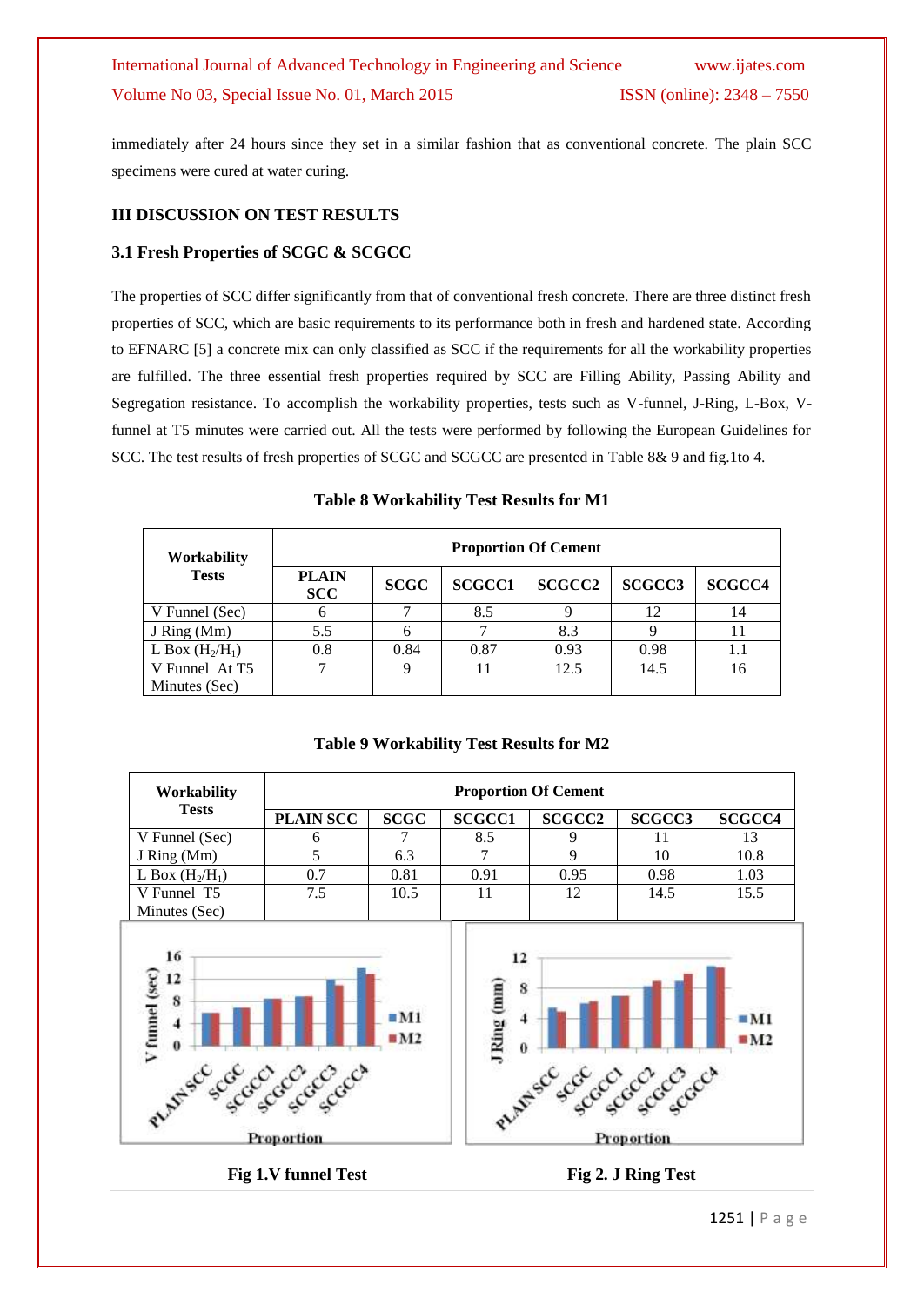





#### **3.2 Durability Study**

#### **3.2.1 Acid Attack**

In fact concrete is not fully resistant to acids. All acids will have impact on concrete. The rate of speed of action may differ but they finally disintegrate the concrete. Almost all the aggregates are susceptible to acid attack if they contain more calcareous content. The content like Ca and C-S-H are more susceptible to chemical attack. The intensity of disintegration of concrete caused by Hydrochloric (HCl) acid is more than the Sulphuric acid with an equal amount of concentration [3]. Because HCl has more calcareous content than sulphuric acid. The present experimental study has conducted on concrete of cube specimen of size 150x150x150 mm. The specimens are immersed in 5% HCl solution. The deterioration of specimen can be estimated by finding out the reduction in weight of the specimen and also the reduction in compressive strength of the specimen when they are immersed in chemical solution is identified. The results of acid attack are shown in Table 10.

| Table 10 Effect of Acid Attack on SCC, SCGC & SCGCC |  |  |
|-----------------------------------------------------|--|--|
|-----------------------------------------------------|--|--|

| <b>Concrete</b><br>Grade | Concrete<br><b>Type</b> | Weight of<br><b>Specimen</b><br><b>Before Acid</b><br><b>Immersion</b><br>(Kg) | Weight of<br><b>Specimen After</b><br>Acid<br><b>Immersion</b><br>(Kg) | Compressive<br>strength of<br><b>Specimen Before</b><br><b>Acid Immersion</b><br>(N/mm <sup>2</sup> ) | Compressive<br>strength of<br><b>Specimen After</b><br><b>Acid Immersion</b><br>(N/mm <sup>2</sup> ) | <b>Reduction in</b><br><b>Compressive</b><br>strength<br>(N/mm <sup>2</sup> ) |
|--------------------------|-------------------------|--------------------------------------------------------------------------------|------------------------------------------------------------------------|-------------------------------------------------------------------------------------------------------|------------------------------------------------------------------------------------------------------|-------------------------------------------------------------------------------|
|                          | Plain SCC               | 8.130                                                                          | 8.063                                                                  | 27.07                                                                                                 | 25.81                                                                                                | 1.80                                                                          |
|                          | <b>SCGC</b>             | 8.128                                                                          | 8.086                                                                  | 29.33                                                                                                 | 28.27                                                                                                | 1.06                                                                          |
|                          | SCGCC1                  | 8.135                                                                          | 8.068                                                                  | 30.78                                                                                                 | 29.86                                                                                                | 0.92                                                                          |
| $\mathbf{M1}$            | SCGCC <sub>2</sub>      | 8.137                                                                          | 8.049                                                                  | 32.41                                                                                                 | 31.27                                                                                                | 1.14                                                                          |
|                          | SCGCC <sub>3</sub>      | 8.140                                                                          | 8.035                                                                  | 31.59                                                                                                 | 29.73                                                                                                | 1.86                                                                          |
|                          | SCGCC <sub>4</sub>      | 8.142                                                                          | 8.026                                                                  | 28.32                                                                                                 | 26.23                                                                                                | 2.09                                                                          |
|                          | Plain SCC               | 8.120                                                                          | 8.057                                                                  | 39                                                                                                    | 37.05                                                                                                | 1.95                                                                          |

1252 | P a g e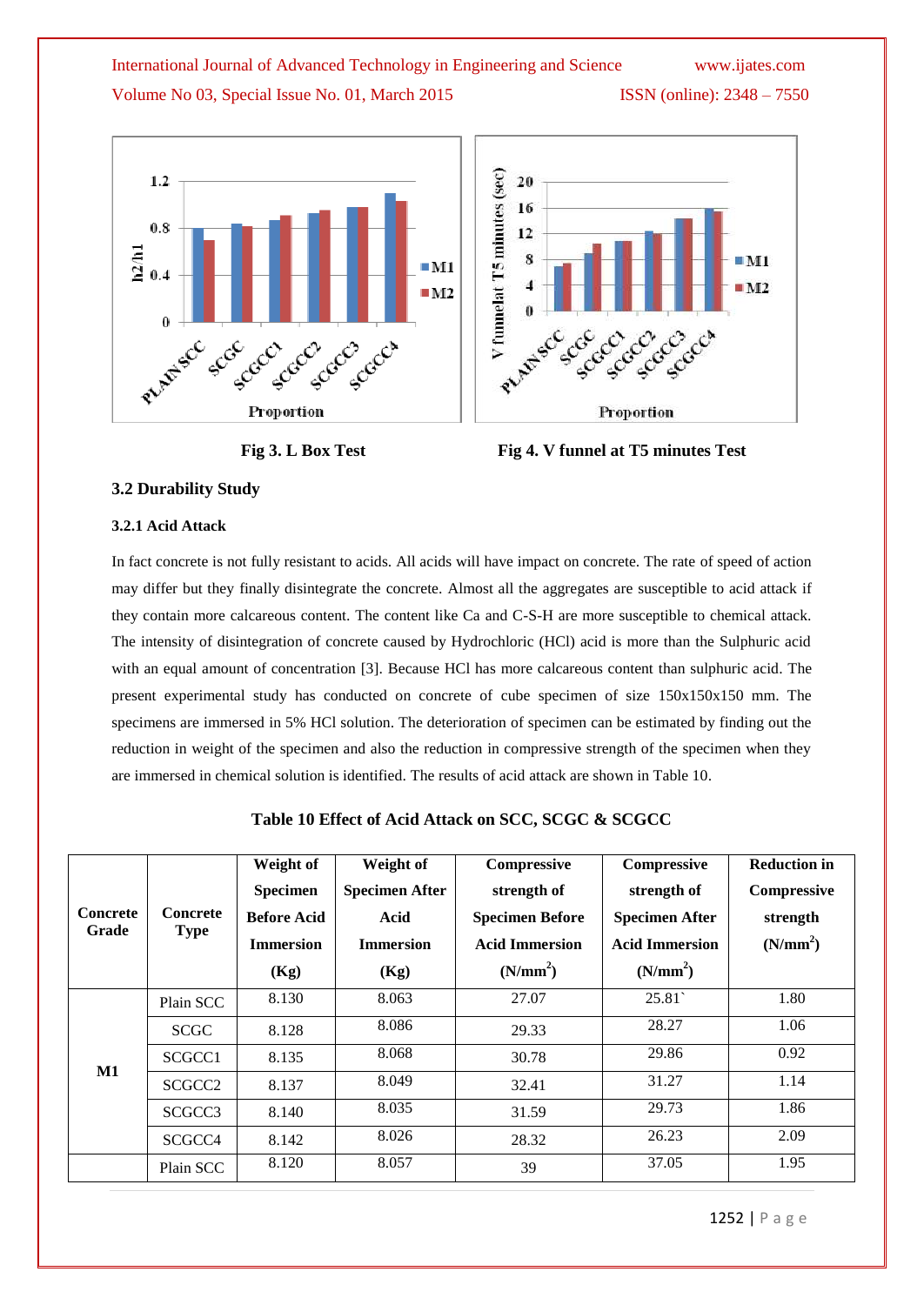| $\mathbf{M2}$ | SCGC               | 8.127 | 8.061 | 41.8  | 40.41 | 1.39 |
|---------------|--------------------|-------|-------|-------|-------|------|
|               | SCGCC1             | 8.132 | 8.058 | 43.63 | 41.85 | 1.78 |
|               | SCGCC <sub>2</sub> | 8.135 | 8.046 | 46.07 | 43.94 | 2.13 |
|               | SCGCC <sub>3</sub> | 8.132 | 8.033 | 44.78 | 41.92 | 2.86 |
|               | SCGCC <sub>4</sub> | 8.130 | 8.021 | 40.37 | 37.08 | 3.29 |

The acid resistance results show that the weight reduction and reduction in compressive strength for SCC, SCGC & SCGCC specimens. In that the reduction of weight &strength of SCGCC1 specimen have the better requirement than the other specimens for both grade of concrete.

#### **3.2.2 Sulphate Attack**

The sulphate attack testing procedure was conducted by immersing the cube specimen of size  $150x150x150$  mm in the 5% MgSO4 solution over a period of time of 28 days. The deterioration of specimen can be estimated by finding out the reduction in weight of the specimen and also the reduction in compressive strength of the specimen when they are immersed in chemical solution is identified. The results of acid attack are shown in Table 11.

|                          |                                | Weight of<br>Specimen | Weight of<br>Specimen | Compressive<br>strength of | Compressive<br>strength of | <b>Reduction in</b><br>Compressive |
|--------------------------|--------------------------------|-----------------------|-----------------------|----------------------------|----------------------------|------------------------------------|
| <b>Concrete</b><br>Grade | <b>Concrete</b><br><b>Type</b> | <b>Before Acid</b>    | <b>After Acid</b>     | <b>Specimen Before</b>     | <b>Specimen After</b>      | strength                           |
|                          |                                | <b>Immersion</b>      | <b>Immersion</b>      | <b>Acid Immersion</b>      | <b>Acid Immersion</b>      | (N/mm <sup>2</sup> )               |
|                          |                                | (Kg)                  | (Kg)                  | (N/mm <sup>2</sup> )       | (N/mm <sup>2</sup> )       |                                    |
| M1                       | Plain SCC                      | 8.130                 | 8.076                 | 27.07                      | 25.4                       | 1.67                               |
|                          | SCGC                           | 8.119                 | 8.073                 | 29.33                      | 28.29                      | 1.04                               |
|                          | SCGCC1                         | 8.127                 | 8.057                 | 30.78                      | 29.93                      | 0.85                               |
|                          | SCGCC <sub>2</sub>             | 8.131                 | 8.034                 | 32.41                      | 31.31                      | 1.10                               |
|                          | SCGCC3                         | 8.137                 | 8.031                 | 31.59                      | 29.83                      | 1.76                               |
|                          | SCGCC4                         | 8.141                 | 8.029                 | 28.32                      | 26.43                      | 1.89                               |
| $\mathbf{M2}$            | Plain SCC                      | 8.120                 | 8.057                 | 41.8                       | 40.05                      | 1.75                               |
|                          | <b>SCGC</b>                    | 8.127                 | 8.061                 | 43.63                      | 42.39                      | 1.24                               |
|                          | SCGCC1                         | 8.132                 | 8.058                 | 46.07                      | 44.49                      | 1.58                               |
|                          | SCGCC <sub>2</sub>             | 8.135                 | 8.046                 | 44.78                      | 42.8                       | 1.98                               |
|                          | SCGCC3                         | 8.132                 | 8.033                 | 40.37                      | 37.89                      | 2.48                               |
|                          | SCGCC4                         | 8.130                 | 8.021                 | 41.8                       | 38.74                      | 3.06                               |

#### **Table 11 Effect of Sulphate Attack on SCC, SCGC & SCGCC**

1253 | P a g e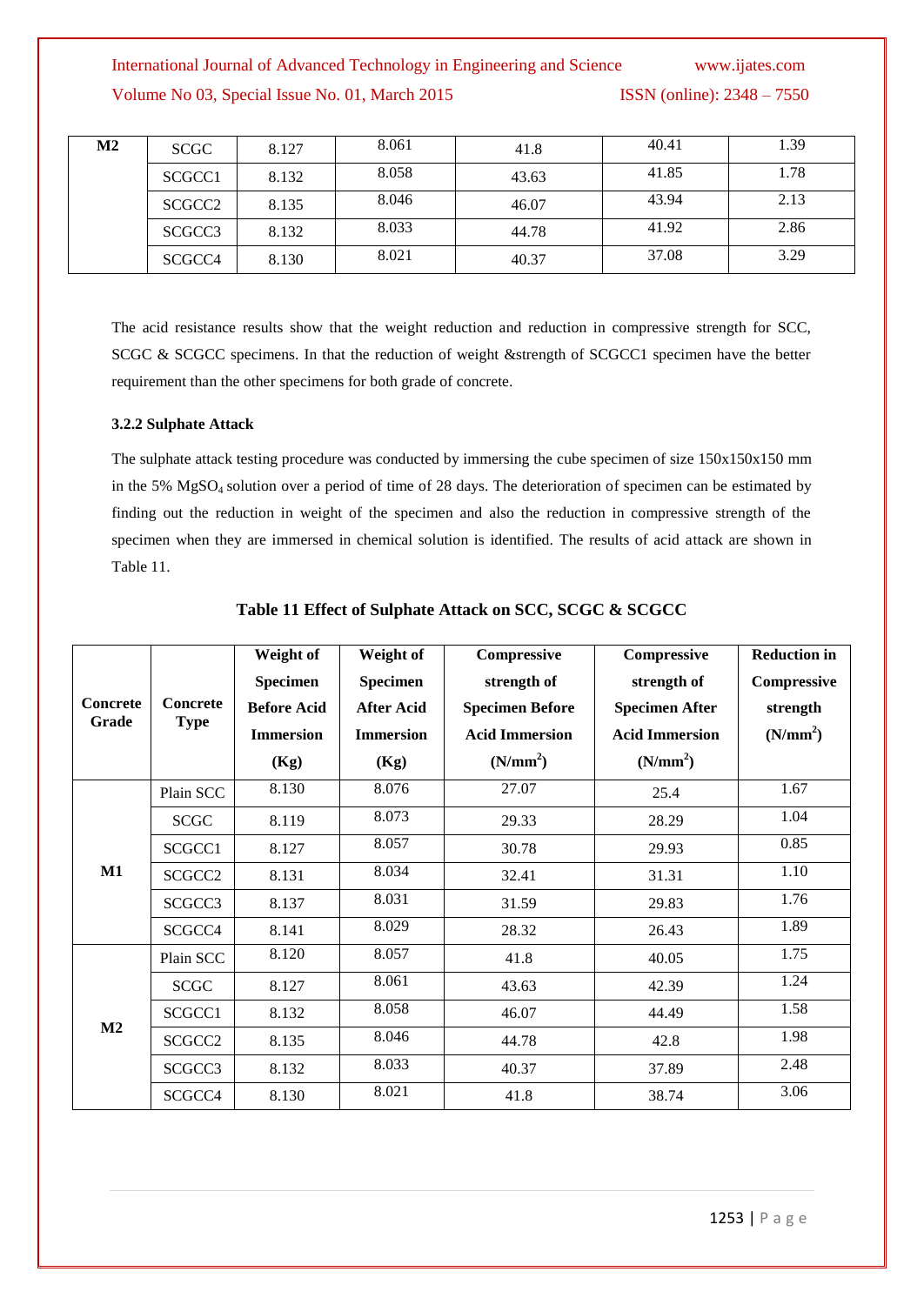The sulphate attack results show that the weight reduction and reduction in compressive strength for SCC, SCGC & SCGCC specimens. In that the reduction of weight &strength of SCGCC1 specimen have the better requirement than the other specimens for both grade.

#### **3.2.3 Sorptivity Test**

Sorptivity test measures the rate of penetration of water into the pores of concrete by capillary suction. The cylindrical specimen of size 60 mm height and 100mm dia were cured in the respective curing type. After curing the SCC and SCGC &SCGCC specimens were kept in a oven for 110°C [12]. Then the side surface of the specimen was sealed with coating to allow the penetration of water into the concrete only from the bottom surface. The specimens are immersed in the container containing water and the specimens were supported on rods that was submerged about 10mm. The quantity of water absorbed in the period of 30 minutes was weighed using weighing balance. Surface water of the specimen was wiped with the disuse and each weighing operation was completed within 30 seconds. The cumulative volume of water that has penetrated per unit surface area of exposure plotted against the square root of the time elapsed. The results of sorptivity are shown in Table 12

The sorptivity was computed by,

$$
S = I/\sqrt{t}
$$

Where,

 $S =$  Sorptivity (mm/min<sup>0.5</sup>),

 $I = \Delta W / Ad$ ,

 $\Delta W =$ Change in Weight = W<sub>2</sub> – W<sub>1</sub>,

 $W_1$  = Oven dry weight (grams),

 $W_2$  = Weight of specimen after 30 minutes penetration of water (grams),

A = Surface Area through which water penetrated (mm<sup>2</sup>),

 $d =$  Density of water,

 $t=$  time elapsed (min)

| Table 12 Effect of Sorptivity on SCC, SCGC & SCGCC |  |
|----------------------------------------------------|--|
|----------------------------------------------------|--|

| <b>Concrete</b><br>Grade | <b>Concrete</b><br><b>Type</b> | Dry weight of<br>specimen $(W_1)$<br>(gram) | Wet weight of<br>specimen $(W_2)$<br>(gram) | Sorptivity Value in 10 <sup>-5</sup><br>$\text{mm/min}^{0.5}$ |
|--------------------------|--------------------------------|---------------------------------------------|---------------------------------------------|---------------------------------------------------------------|
| $\bf M1$                 | Plain<br>SCC                   | 1306.5                                      | 1307.85                                     | 0.08717                                                       |
|                          | <b>SCGC</b>                    | 1230.7                                      | 1231.5                                      | 0.05166                                                       |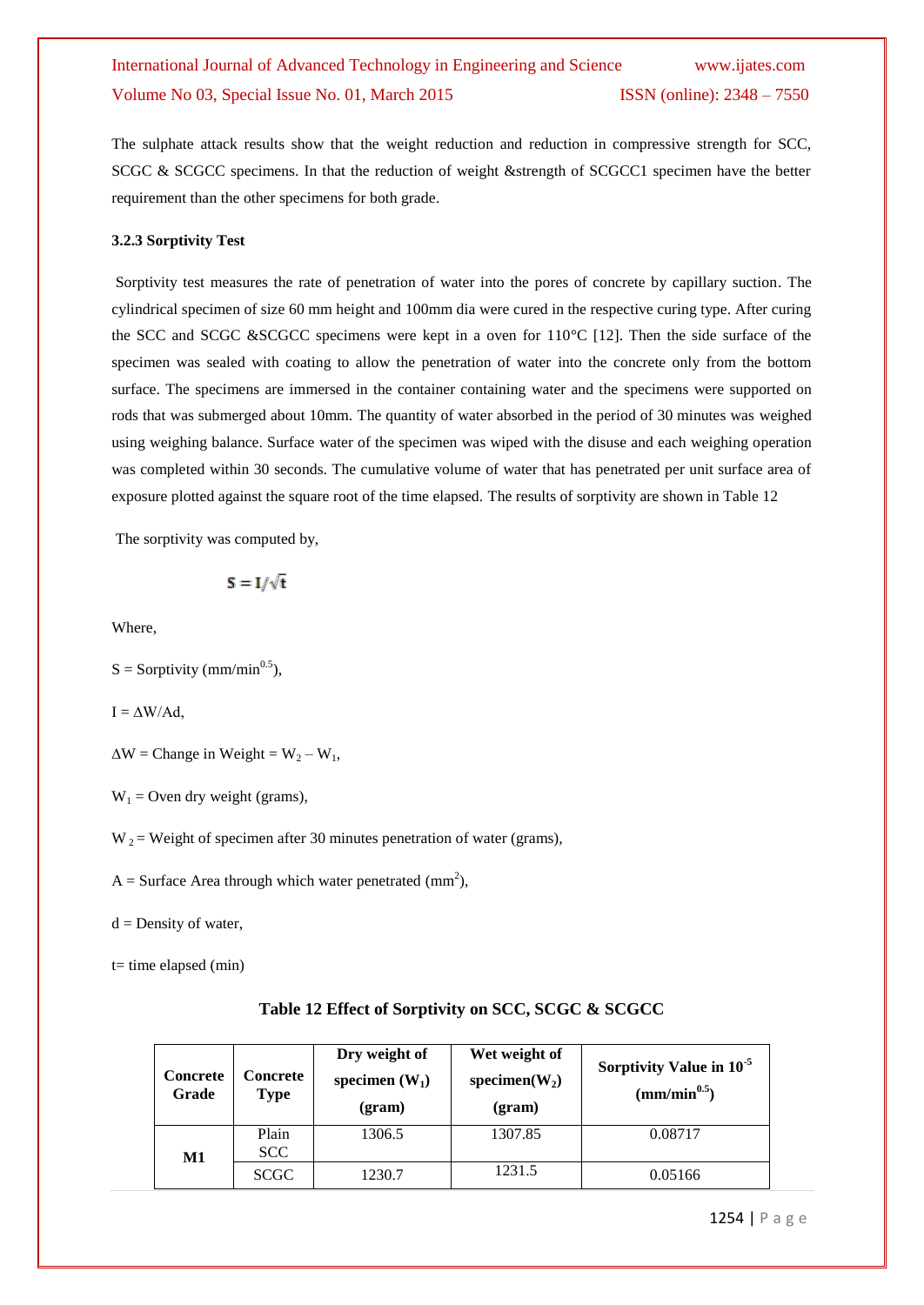### International Journal of Advanced Technology in Engineering and Science www.ijates.com

#### Volume No 03, Special Issue No. 01, March 2015 ISSN (online): 2348 – 7550

|               | SCGCC1              | 1247.6  | 1249.25 | 0.10654 |
|---------------|---------------------|---------|---------|---------|
|               | SCGCC <sub>2</sub>  | 1248.5  | 1250.21 | 0.11042 |
|               | SCGCC <sub>3</sub>  | 1248.7  | 1250.87 | 0.13792 |
|               | SCGCC <sub>4</sub>  | 1249.3  | 1251.24 | 0.16780 |
|               | Plain<br><b>SCC</b> | 1286.8  | 1287.98 | 0.07619 |
|               | <b>SCGC</b>         | 1251.5  | 1252.67 | 0.07555 |
| $\mathbf{M2}$ | SCGCC1              | 1256.53 | 1258.03 | 0.09685 |
|               | SCGCC <sub>2</sub>  | 1267.47 | 1269.19 | 0.11106 |
|               | SCGCC <sub>3</sub>  | 1270    | 1271.85 | 0.11946 |
|               | SCGCC4              | 1273.35 | 1275.37 | 0.13043 |

#### IV **CONCLUSION**

Based on the experimental investigation the following observations are made regarding the durability study as replacement of fly ash by cement up to 20% for M1and M2 grade concrete.

- 1. The workability properties for M1 & M2 mixes are satisfies the EFNARC guidelines; give the best replacement percentage of fly ash by cement was SCGCC2 and for SCGCC4 specimen slightly beyond the requirements of EFNARC guidelines.
- 2. The test results of acid attack & sulphate attack of the concrete shows at SCGCC1 specimen have lower disintegration than the other type of concrete because SCGCC2, SCGCC3  $\&$  SCGCC4 have the higher Ca and C-S-H content than SCGCC1.
- 3. The sorptivity of the concrete also shows lower water penetration for SCGCC1 specimen than the others.

#### **REFERENCES**

- [1]J. Davidovits, *"Geopolymers: inorganic polymeric new materials"*, Journal of Thermal Analysis, *37(8),* pp. 1633–1656, 1991.
- [2] D. Hardjito, et al., *"Fly ash-based geopolymer concrete"*, Australian Journal of Structural Engineering, *Vol 6, No.1*, 2005, pp. 1-9.
- [3] Neetu Singh et al , *"Effect of Aggressive Chemical Environment on Durability of Green Geopolymer Concrete"*, International Journal of Engineering and Innovative Technology, *vol. 3* (2013), pp. 277 - 284.
- [4] Hajime Okamura<sup>1</sup> and Masahiro Ouchi<sup>2</sup> "Self Compacting Concrete <sup>"</sup>Journal of Advanced Concrete Technology *Vol 1, No.1*, pp 5-15 2003.
- [5]K. Vijai<sup>a</sup> et al., "Experimental Investigations On Mechanical Properties Of Geopolymer Concrete *Composites"*, *vol. 13, no. 1* (2012), pp.89-96.
- [6] IS 3812:2003, *"Specifications for pulverized fuel ash", Bureau of Indian Standards, New Delhi, India.*